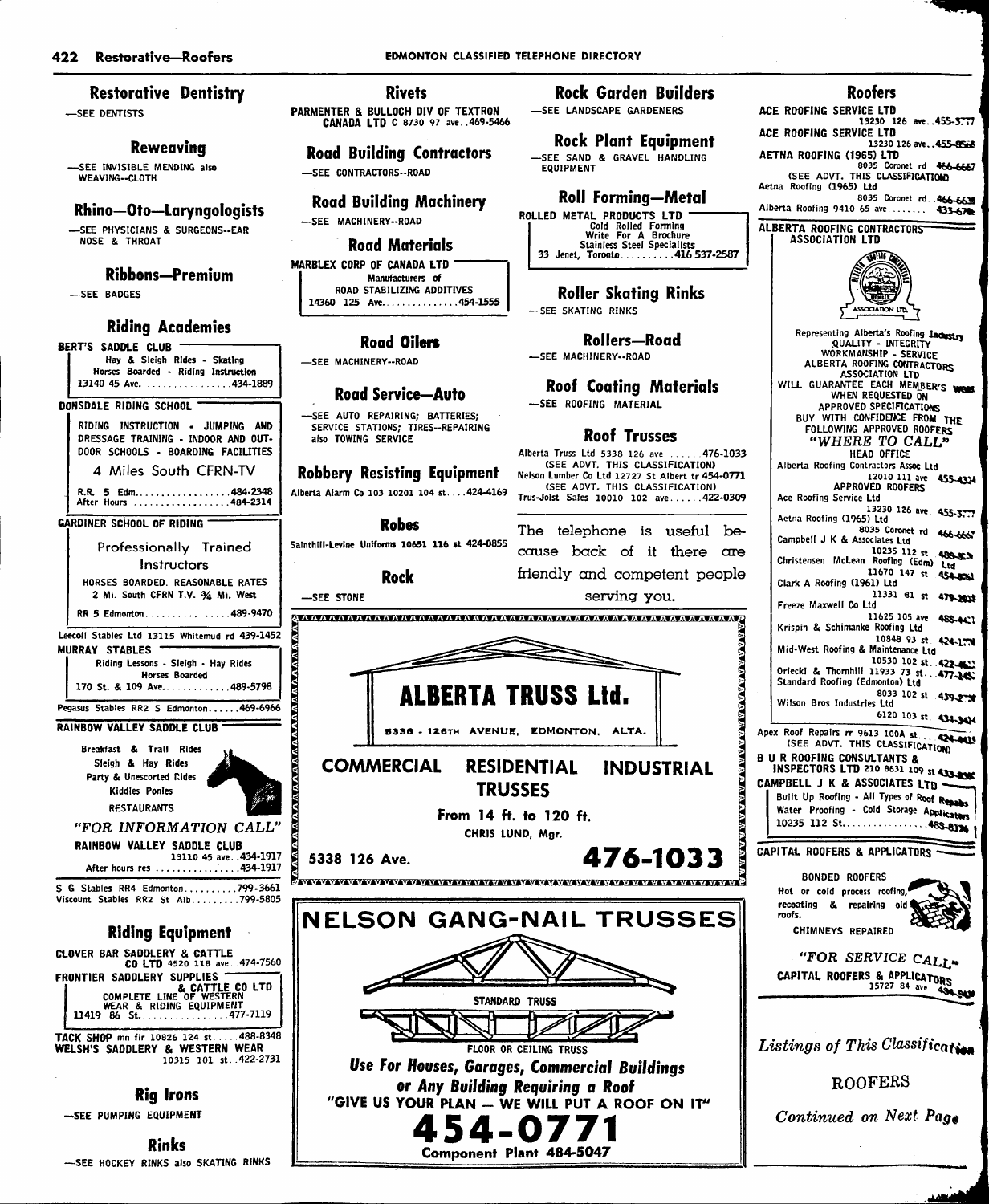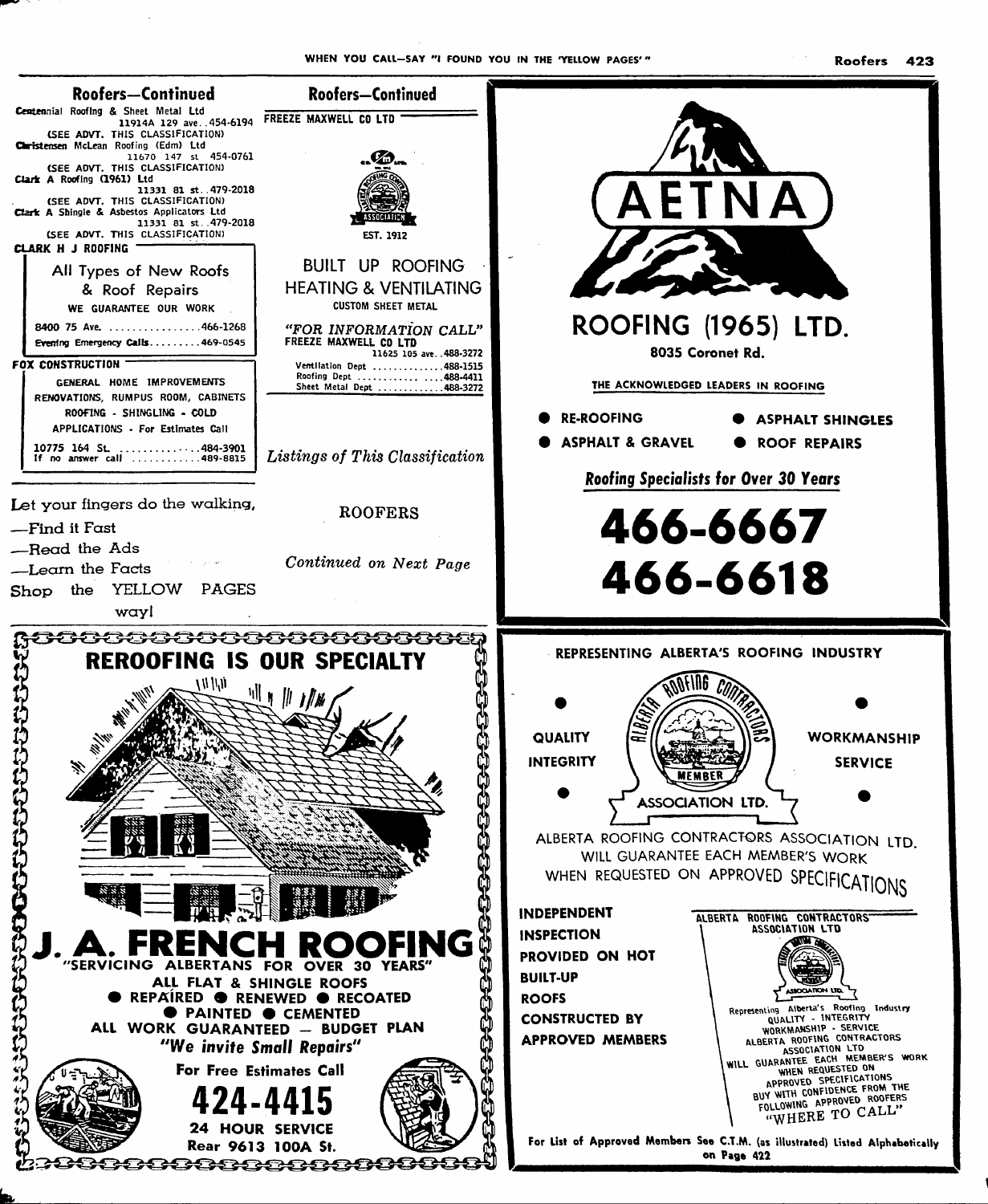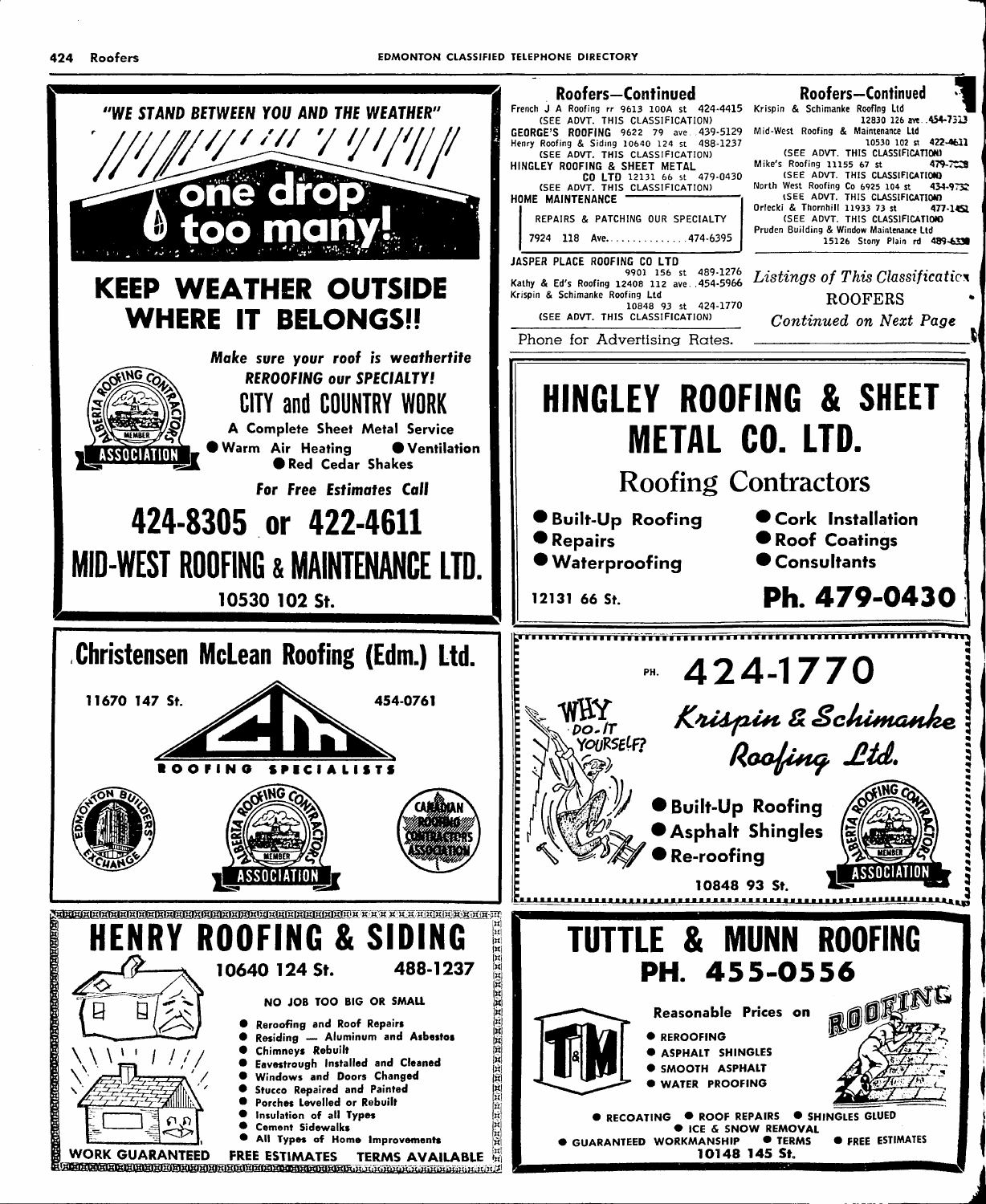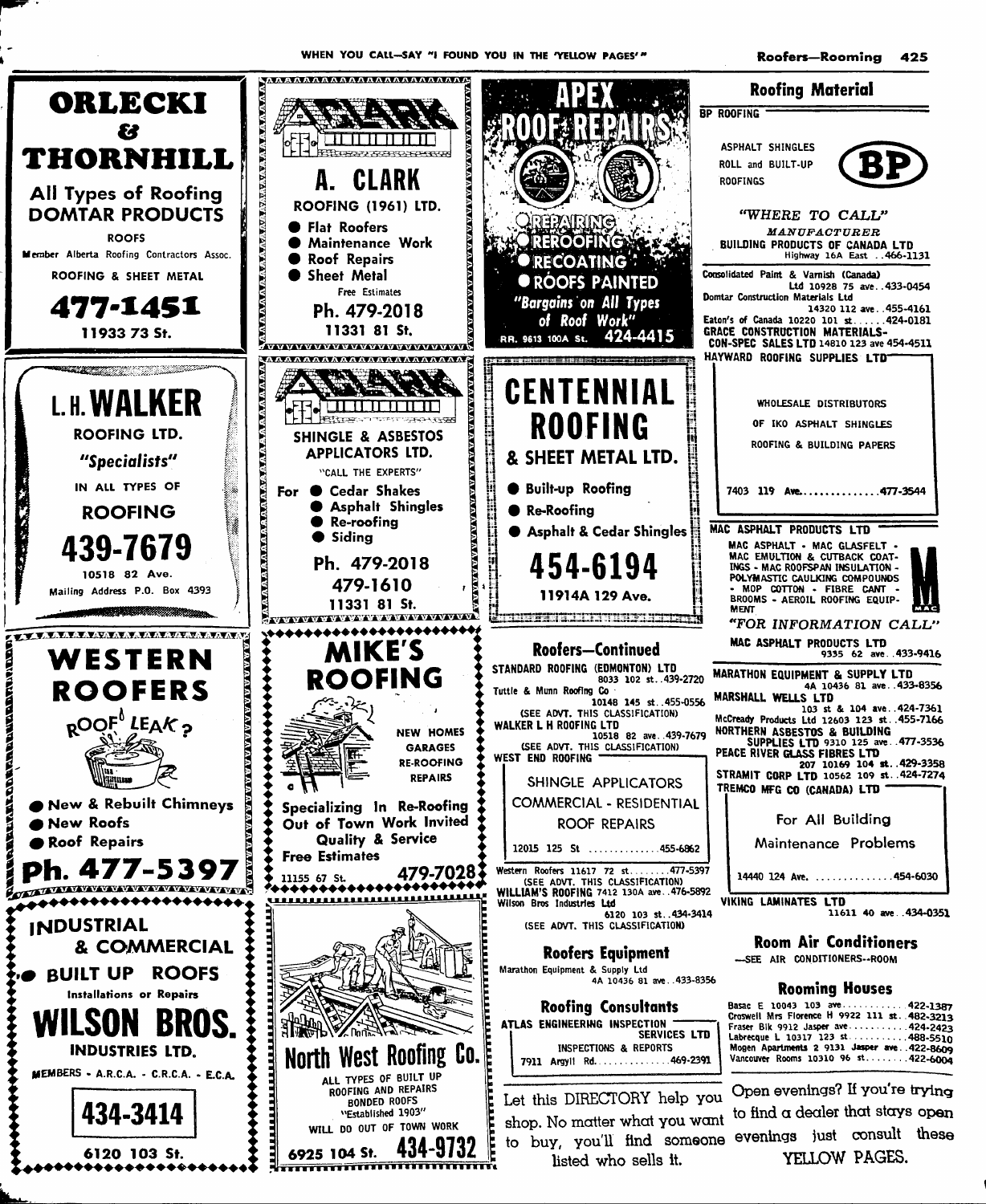

place of Buyers and Sellers.